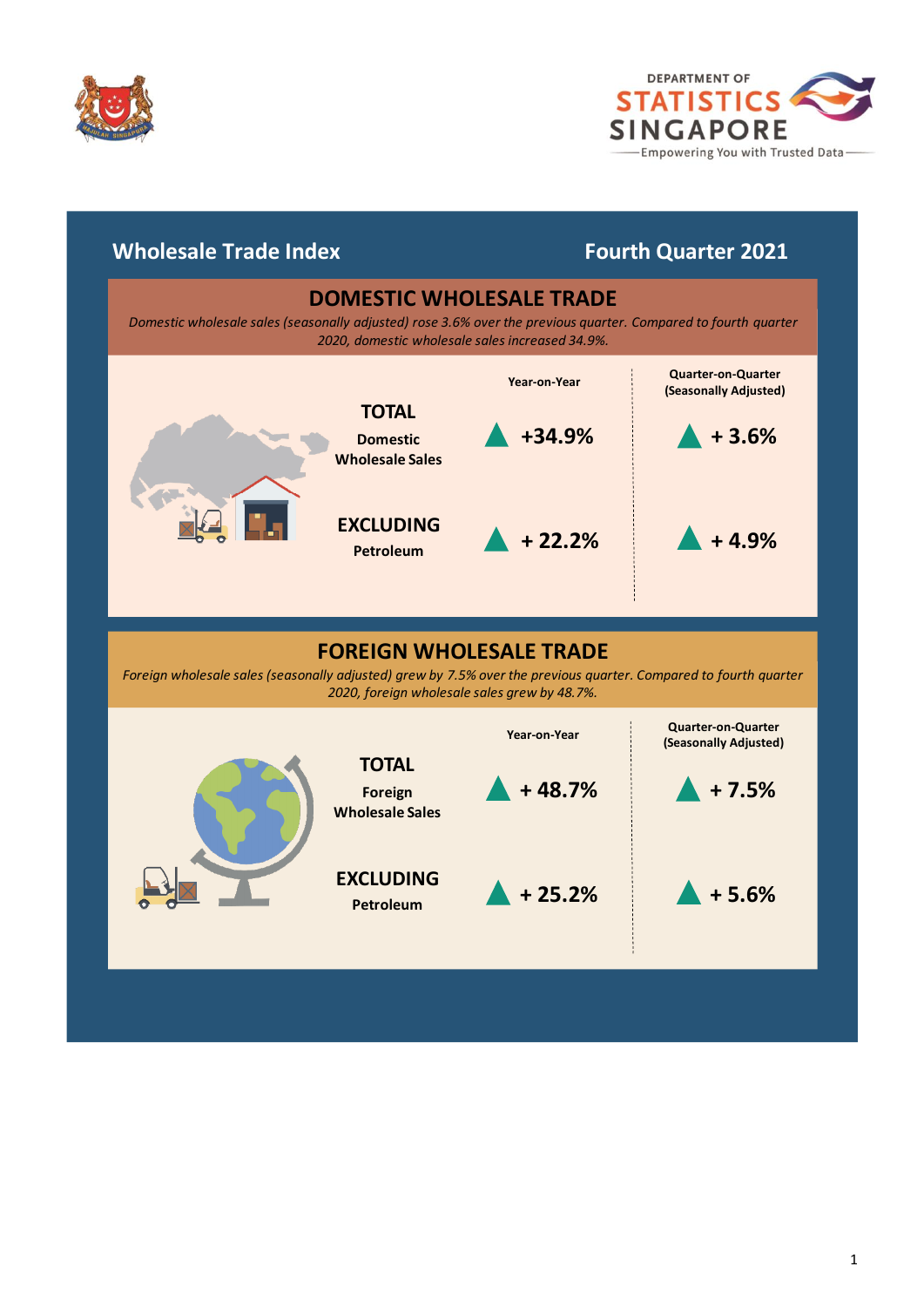#### **OVERVIEW – DOMESTIC WHOLESALE TRADE**

Singapore's domestic wholesale sales (seasonally adjusted) rose 3.6% in fourth quarter 2021 compared to third quarter 2021. Excluding petroleum, domestic sales increased 4.9% from the previous quarter.

Compared to the same quarter a year ago, domestic wholesale sales increased 34.9% in fourth quarter 2021, due partly to higher oil prices. Excluding petroleum, domestic wholesale sales grew by 22.2%.

## **Year-on-Year Change (at Current Prices)**

On a year-on-year basis, all wholesale trade industries registered growths in domestic sales in fourth quarter 2021. Domestic sales of the Ship Chandlers & Bunkering and Petroleum & Petroleum Products industries rose 74.1% and 54.4% respectively, due to a sharp increase in oil prices. The Chemicals & Chemical Products industry rose 64.0%, due to improved demand and higher prices of petrochemicals. The Household Equipment & Furniture and Other Wholesale Trade industries improved by 19.1% and 18.2% respectively, due partly to higher sales of audio and video equipment as well as medicinal and pharmaceutical products.

### **Quarter-on-Quarter Change (at Current Prices, Seasonally Adjusted)**

On a seasonally adjusted basis, the Chemicals & Chemical Products and Ship Chandlers & Bunkering industries registered quarter-on-quarter growths of 39.3% and 15.8% respectively in fourth quarter 2021. Likewise, the Household Equipment & Furniture industry improved by 14.6%, attributed partly to higher sales of audio and video equipment.

Conversely, the Telecommunications & Computers and Industrial & Construction Machinery industries recorded quarter-on-quarter declines in domestic sales of 3.4% and 3.1% respectively, due to lower sales of computer software and industrial equipment.



<sup>1</sup>Seasonally Adjusted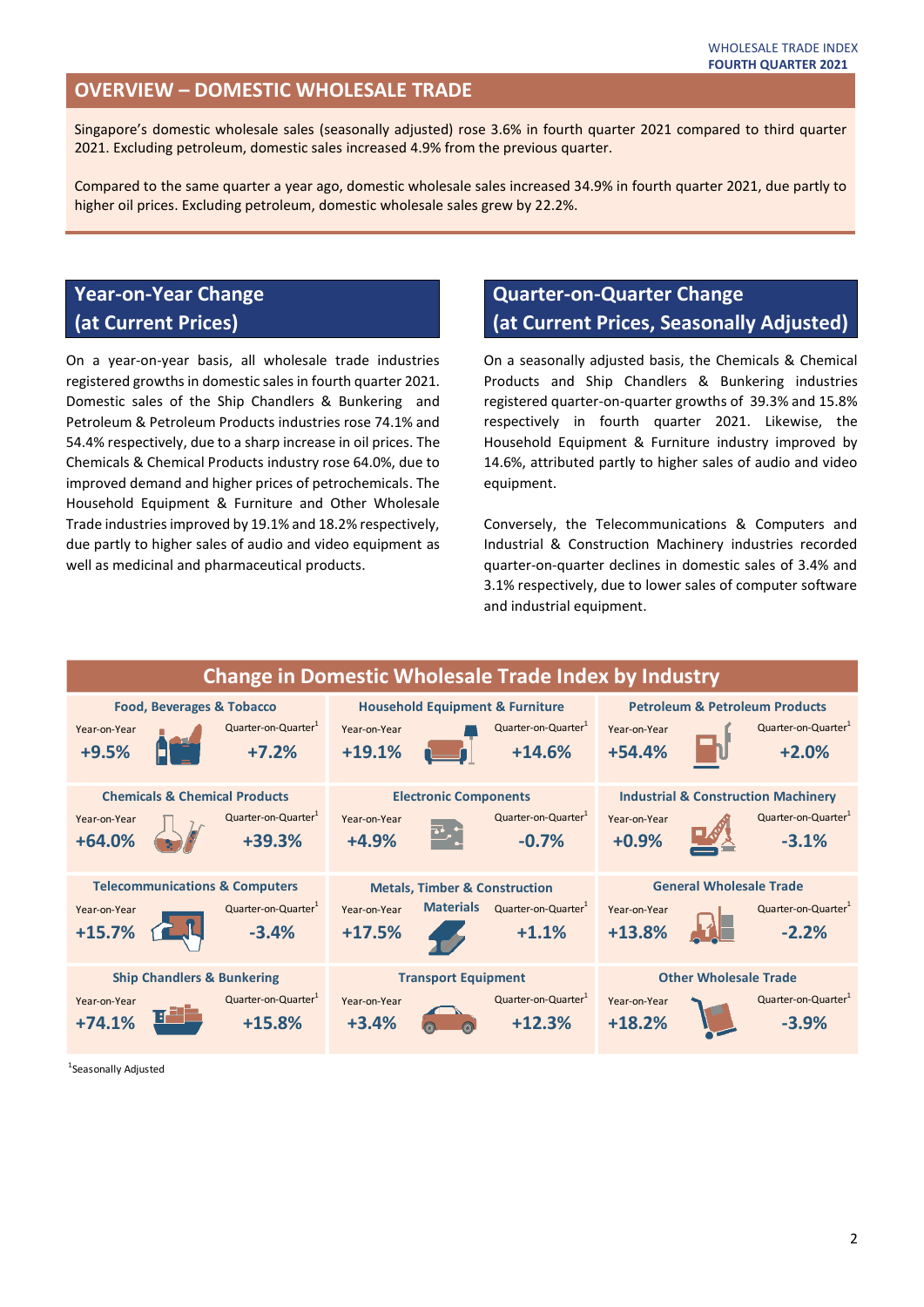### **OVERVIEW – FOREIGN WHOLESALE TRADE**

Singapore's foreign wholesale sales (seasonally adjusted) grew by 7.5% in fourth quarter 2021 over third quarter 2021. Excluding petroleum, foreign wholesale sales increased 5.6% from the previous quarter.

Foreign wholesale sales grew by 48.7% on a year-on-year basis in fourth quarter 2021, due partly to the recovery of the global oil market. Excluding petroleum, foreign wholesale sales expanded by 25.2% as a result of increased external demand amidst recovery of global economic activities.

### **Year-on-Year Change (at Current Prices)**

On a year-on-year basis, all wholesale trade industries recorded higher foreign sales due to increased external demand.

The Petroleum & Petroleum Products, Ship Chandlers & Bunkering and Chemicals & Chemical Products industries saw growths in foreign sales of 94.4%, 78.8% and 53.2% respectively in fourth quarter 2021, attributed to improved external demand and higher prices of petroleum, chemicals and related products globally. Likewise, the Metals, Timber & Construction Materials and Electronic Components industries grew by 35.0% and 29.5% respectively, attributed to higher prices of metals and metal ores and increased demand for electronic components.

## **Quarter-on-Quarter Change (at Current Prices, Seasonally Adjusted)**

On a seasonally adjusted basis, most wholesale trade industries registered growths in foreign sales in fourth quarter 2021 compared to third quarter 2021. Foreign wholesale sales of the Transport Equipment industry increased 22.0% due to higher sales of motor vehicles. The Ship Chandlers & Bunkering and Chemicals & Chemical Products industries rose 21.1% and 12.2% respectively.

In contrast, the General Wholesale Trade industry registered a quarter-on-quarter decline in foreign sales of 4.3% in fourth quarter 2021.



<sup>1</sup>Seasonally Adjusted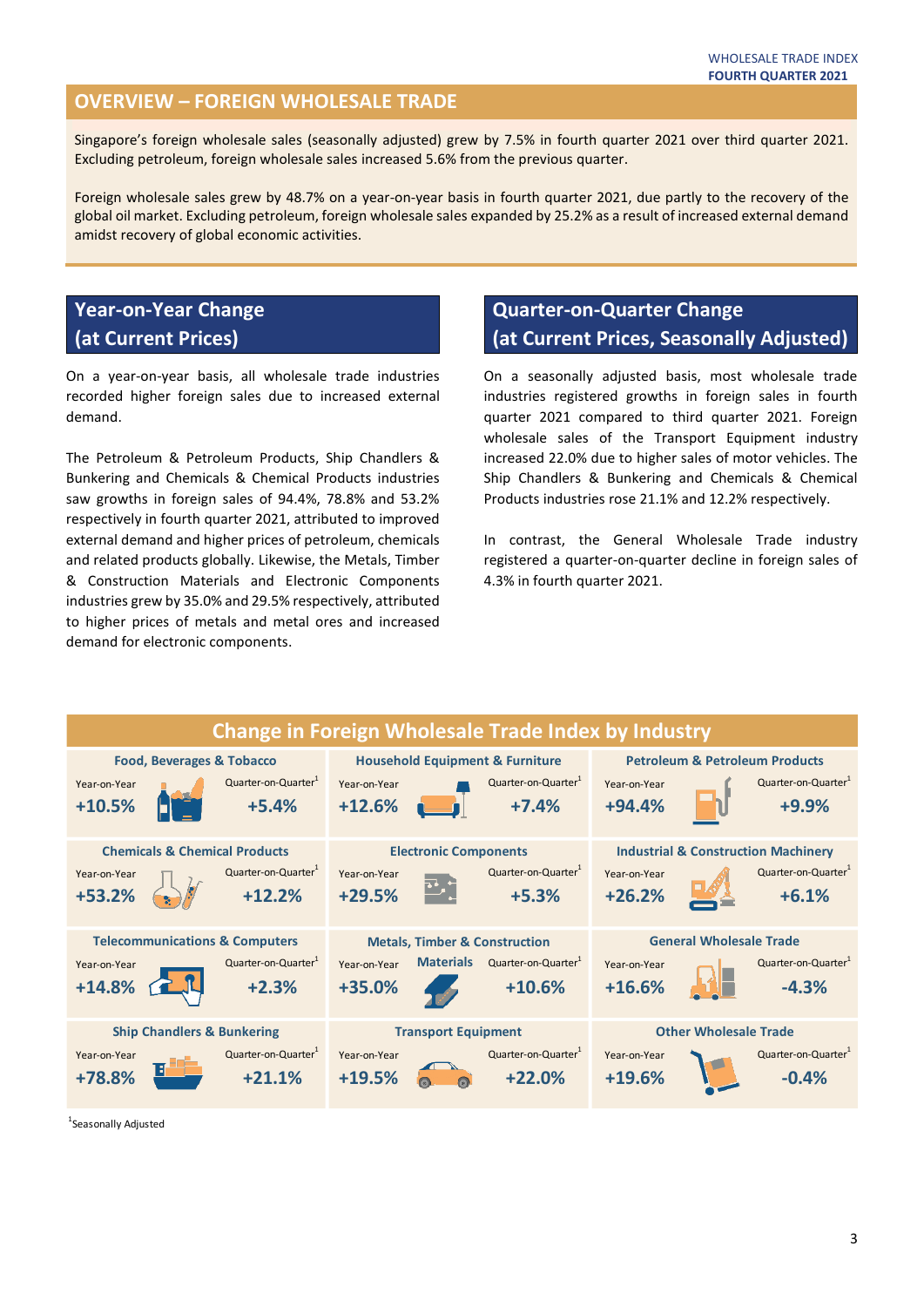| Industry                                       | Year-on-Year Change |       | Quarter-on-Quarter Change<br>(Seasonally Adjusted) |        |
|------------------------------------------------|---------------------|-------|----------------------------------------------------|--------|
|                                                | at Current Prices   |       | at Current Prices                                  |        |
|                                                | 3Q21/               | 4Q21/ | 3Q21/                                              | 4Q21/  |
|                                                | 3Q20                | 4Q20  | 2Q21                                               | 3Q21   |
| <b>Total</b>                                   | 37.7                | 34.9  | 1.5                                                | 3.6    |
| <b>Total (Excluding Petroleum)</b>             | 21.5                | 22.2  | 2.0                                                | 4.9    |
| Food, Beverages & Tobacco                      | 0.0                 | 9.5   | 1.1                                                | 7.2    |
| Household Equipment & Furniture                | $-8.5$              | 19.1  | $-8.7$                                             | 14.6   |
| Petroleum & Petroleum Products                 | 62.6                | 54.4  | 0.9                                                | 2.0    |
| <b>Chemicals &amp; Chemical Products</b>       | 38.5                | 64.0  | $-1.4$                                             | 39.3   |
| <b>Electronic Components</b>                   | 8.2                 | 4.9   | 1.5                                                | $-0.7$ |
| <b>Industrial &amp; Construction Machinery</b> | 17.9                | 0.9   | 5.5                                                | $-3.1$ |
| <b>Telecommunications &amp; Computers</b>      | 18.7                | 15.7  | 4.0                                                | $-3.4$ |
| Metals, Timber & Construction Materials        | 44.6                | 17.5  | $-3.9$                                             | 1.1    |
| <b>General Wholesale Trade</b>                 | 44.1                | 13.8  | 3.1                                                | $-2.2$ |
| Ship Chandlers & Bunkering                     | 46.9                | 74.1  | 11.6                                               | 15.8   |
| <b>Transport Equipment</b>                     | 14.2                | 3.4   | $-12.5$                                            | 12.3   |
| <b>Other Wholesale Trade</b>                   | 20.4                | 18.2  | 2.0                                                | $-3.9$ |

### **Table 1 Percentage Change of Domestic Wholesale Trade Index (2017=100)**

# **Table 2 Percentage Change of Foreign Wholesale Trade Index (2017=100)**

| Industry                                 | Year-on-Year Change |       | Quarter-on-Quarter Change<br>(Seasonally Adjusted) |        |
|------------------------------------------|---------------------|-------|----------------------------------------------------|--------|
|                                          | at Current Prices   |       | at Current Prices                                  |        |
|                                          | 3Q21/               | 4021/ | 3Q21/                                              | 4021/  |
|                                          | 3Q20                | 4Q20  | 2Q21                                               | 3Q21   |
| <b>Total</b>                             | 45.1                | 48.7  | 8.9                                                | 7.5    |
| Total (Excluding Petroleum)              | 27.4                | 25.2  | 4.5                                                | 5.6    |
| Food, Beverages & Tobacco                | $-7.1$              | 10.5  | $-11.2$                                            | 5.4    |
| Household Equipment & Furniture          | 1.2                 | 12.6  | $-8.4$                                             | 7.4    |
| Petroleum & Petroleum Products           | 75.7                | 94.4  | 15.1                                               | 9.9    |
| <b>Chemicals &amp; Chemical Products</b> | 43.3                | 53.2  | 5.9                                                | 12.2   |
| <b>Electronic Components</b>             | 37.7                | 29.5  | 8.9                                                | 5.3    |
| Industrial & Construction Machinery      | 21.2                | 26.2  | 14.4                                               | 6.1    |
| Telecommunications & Computers           | 39.9                | 14.8  | 9.3                                                | 2.3    |
| Metals, Timber & Construction Materials  | 19.3                | 35.0  | 4.6                                                | 10.6   |
| <b>General Wholesale Trade</b>           | 41.7                | 16.6  | 4.5                                                | $-4.3$ |
| Ship Chandlers & Bunkering               | 50.6                | 78.8  | 6.2                                                | 21.1   |
| <b>Transport Equipment</b>               | 23.0                | 19.5  | $-9.5$                                             | 22.0   |
| Other Wholesale Trade                    | 25.3                | 19.6  | 2.9                                                | $-0.4$ |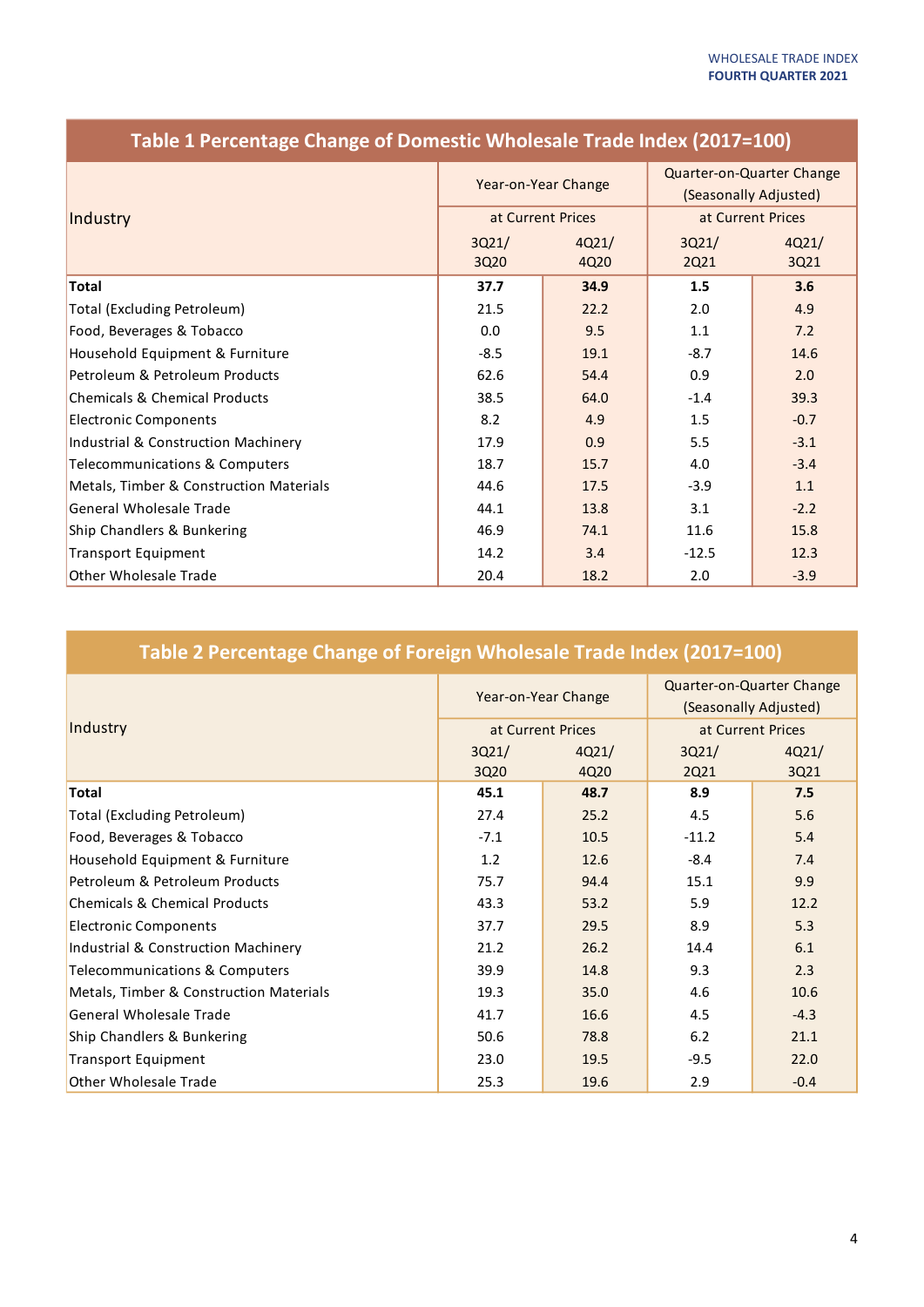#### **EXPLANATORY NOTES**

#### **Introduction**

Since 1995, the Department of Statistics (DOS) has been compiling the quarterly Wholesale Trade Index (WTI) to measure the short-term performance of the wholesale trade industry. Wholesalers supply the merchandise to manufacturers, commercial and institutional clients for use in production, or to other wholesalers and retailers for resale. The index series consists of the Domestic WTI and Foreign WTI. The Domestic WTI measures the quarterly trend of wholesale sales in Singapore, while the Foreign WTI measures that of wholesale sales outside Singapore, which comprises sales of off-shore merchandise, domestic exports, re-exports and transhipment cargo.

The WTI series is available at current prices and in volume terms. The indices at current prices measure the changes of sales values which can result from changes in both price and quantity, while the indices in volume terms measure the changes in the volume of economic activity by removing the price effect.

#### **Data Collection**

The data used for the compilation of the WTI are obtained from the Quarterly Survey of Services (QSS) conducted by DOS, as well as from administrative sources.

#### **Index Compilation**

The overall sales index at current prices is a weighted average of indices at the detailed industry level. To derive the sales index at detailed industry level, the quarterly wholesale sales for that industry is divided by the average quarterly wholesale sales for the same industry in the reference year. The overall WTI is then computed by combining the sales indices of the detailed industries, using weights which measure each industry's relative importance in the overall wholesale trade industry.

With effect from May 2020 (for data for reference quarter 1Q2020), indices in chained volume terms are released in place of the constant price indices.

For indices in chained volume terms, the relative price weights are updated annually. To derive the indices in chained volume terms, the sales indices at current prices at detailed industry level are first deflated by the appropriate price indices. These component indices are then weighted using previous years' weights to derive the overall indices in chained volume terms. The reference year of the indices is 2017.

#### **Seasonal Adjustment**

The WTI series is seasonally adjusted to remove the seasonal effects so as to better reflect the underlying trend of the quarterly sales. The unadjusted indices display seasonal patterns arising from intra-year periodic variations that repeat during the fixed period of time every year.